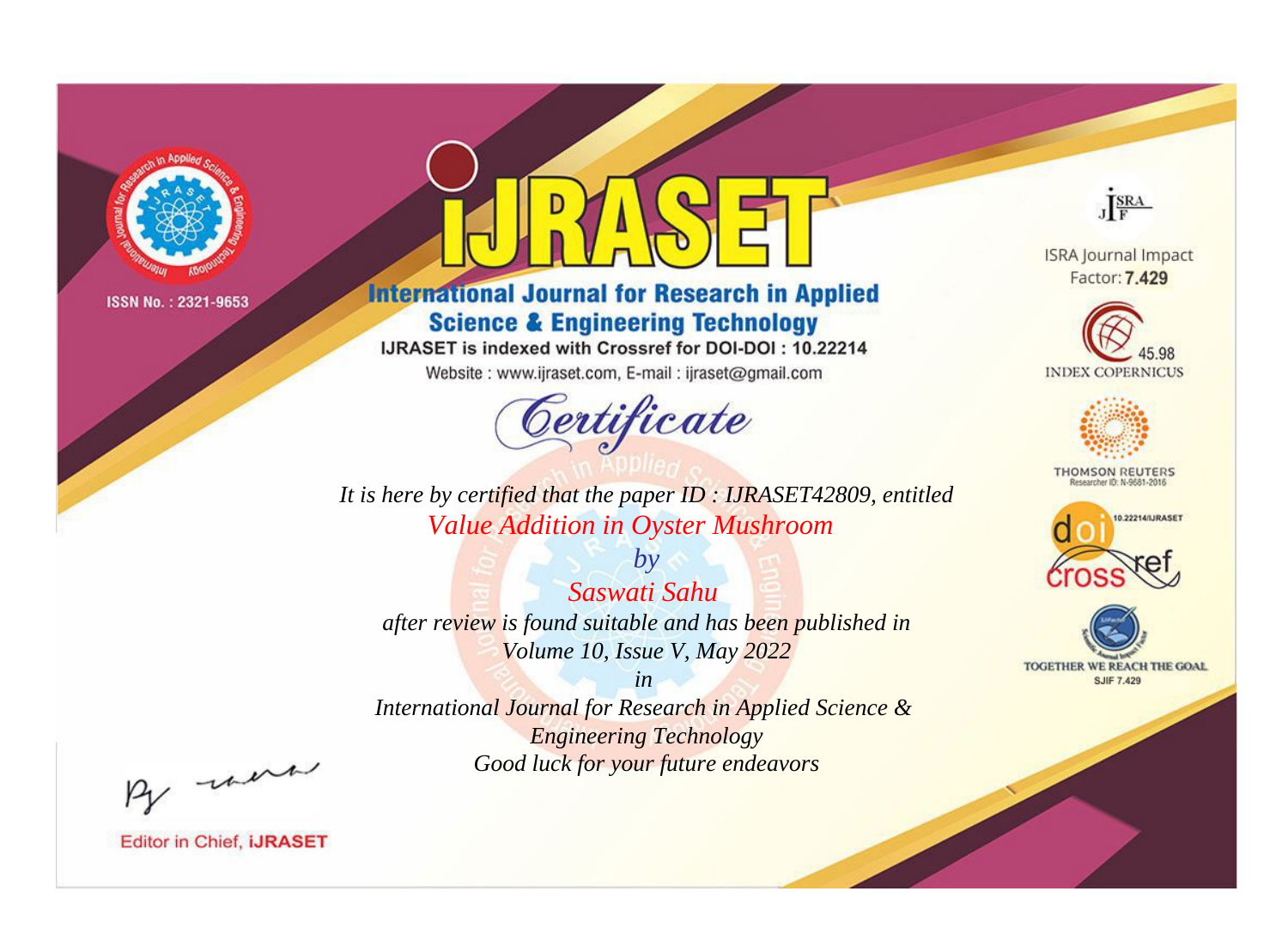

# **International Journal for Research in Applied Science & Engineering Technology**

IJRASET is indexed with Crossref for DOI-DOI: 10.22214

Website: www.ijraset.com, E-mail: ijraset@gmail.com



JERA

**ISRA Journal Impact** Factor: 7.429





**THOMSON REUTERS** 



TOGETHER WE REACH THE GOAL **SJIF 7.429** 

It is here by certified that the paper ID: IJRASET42809, entitled **Value Addition in Oyster Mushroom** 

 $b\nu$ **Barshalin Das** after review is found suitable and has been published in Volume 10, Issue V, May 2022

 $in$ International Journal for Research in Applied Science & **Engineering Technology** Good luck for your future endeavors

By morn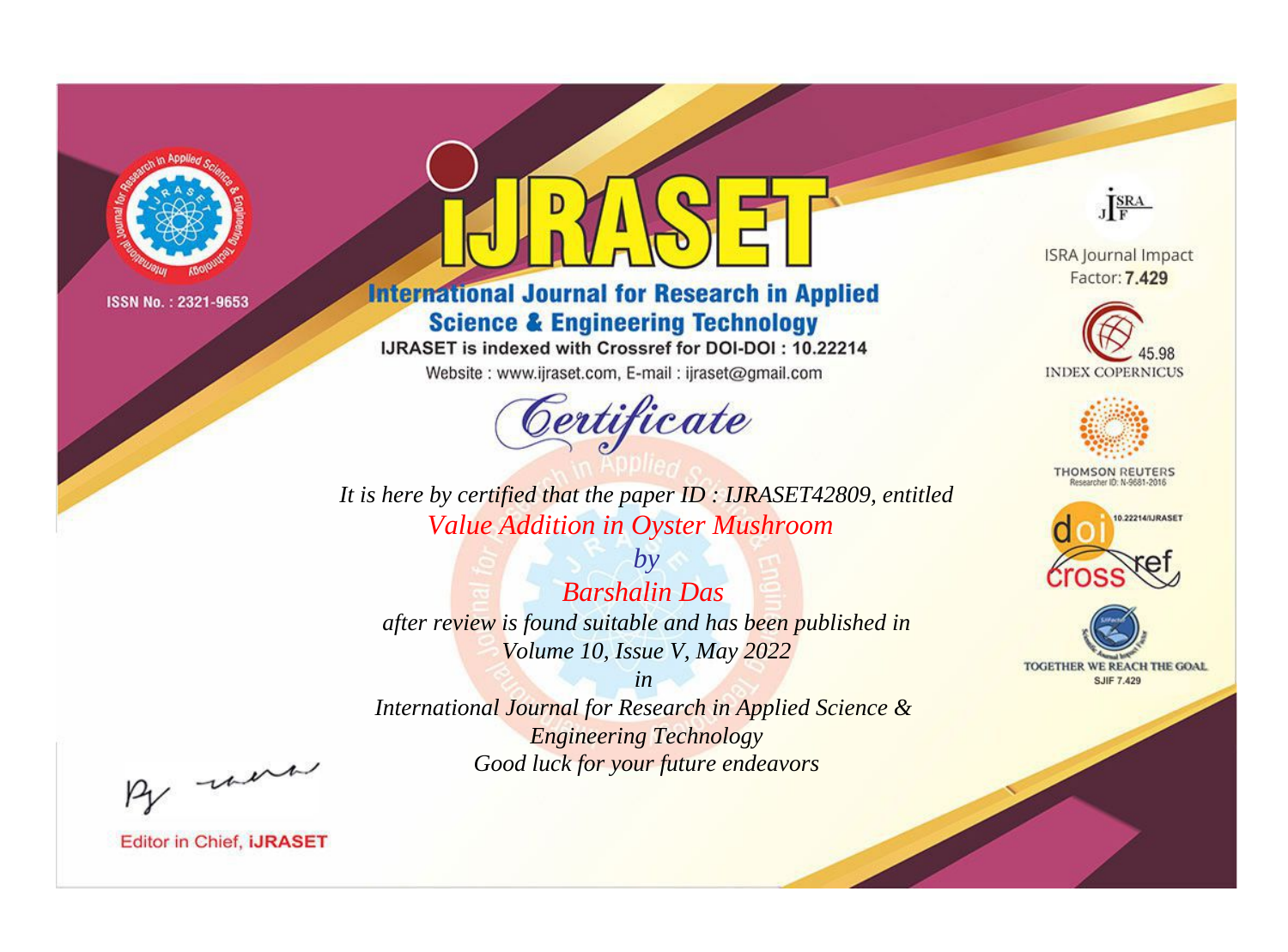

# **International Journal for Research in Applied Science & Engineering Technology**

IJRASET is indexed with Crossref for DOI-DOI: 10.22214

Website: www.ijraset.com, E-mail: ijraset@gmail.com



JERA

**ISRA Journal Impact** Factor: 7.429





**THOMSON REUTERS** 



TOGETHER WE REACH THE GOAL **SJIF 7.429** 

*It is here by certified that the paper ID : IJRASET42809, entitled Value Addition in Oyster Mushroom*

*by Priyadarsini Sahoo after review is found suitable and has been published in Volume 10, Issue V, May 2022*

*in International Journal for Research in Applied Science &* 

*Engineering Technology Good luck for your future endeavors*

By morn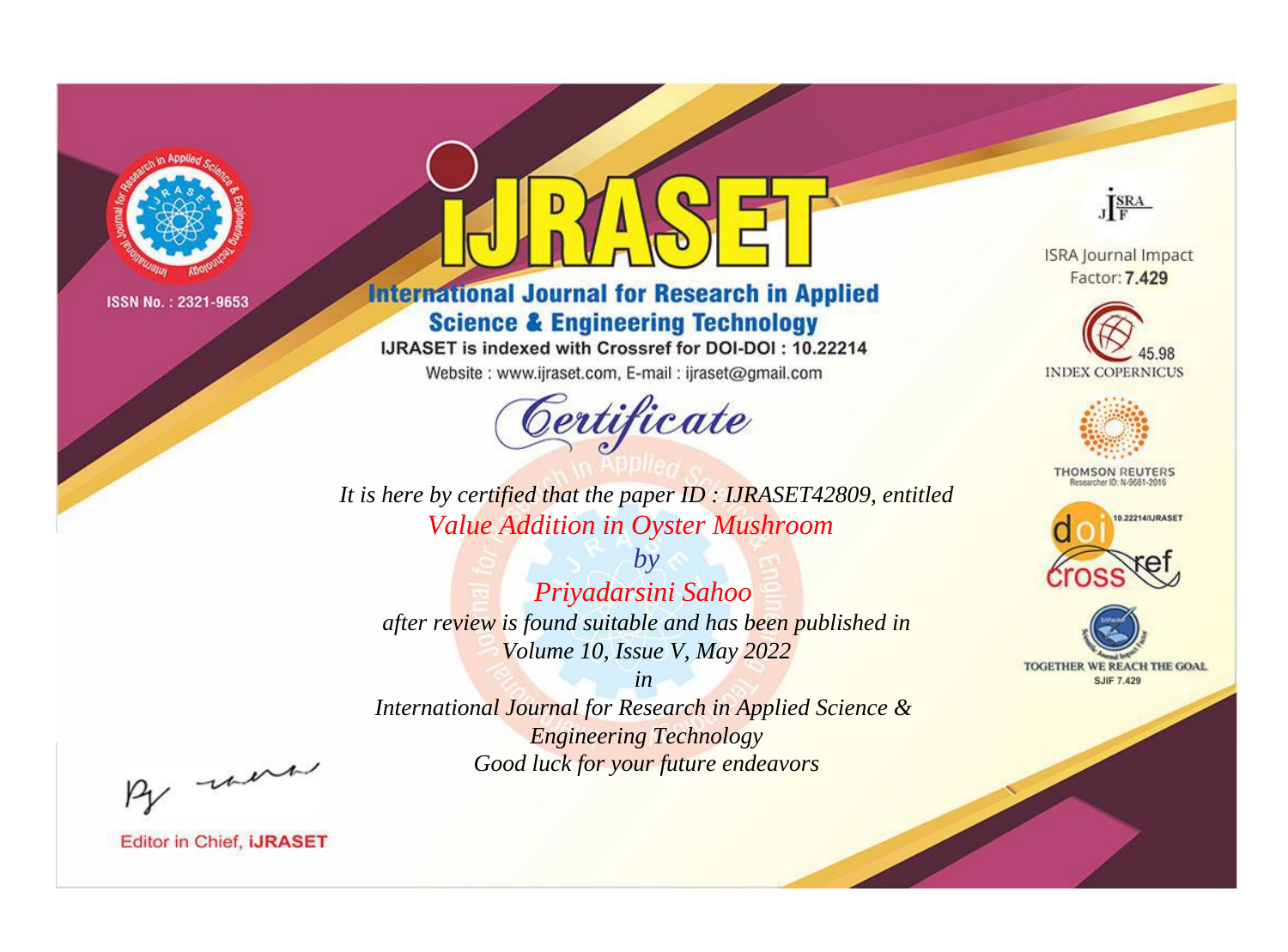

# **International Journal for Research in Applied Science & Engineering Technology**

IJRASET is indexed with Crossref for DOI-DOI: 10.22214

Website: www.ijraset.com, E-mail: ijraset@gmail.com



JERA

**ISRA Journal Impact** Factor: 7.429





**THOMSON REUTERS** 



TOGETHER WE REACH THE GOAL **SJIF 7.429** 

*It is here by certified that the paper ID : IJRASET42809, entitled Value Addition in Oyster Mushroom*

*by Prof. Monali Madhusmita after review is found suitable and has been published in Volume 10, Issue V, May 2022*

*in* 

*International Journal for Research in Applied Science & Engineering Technology Good luck for your future endeavors*

By morn